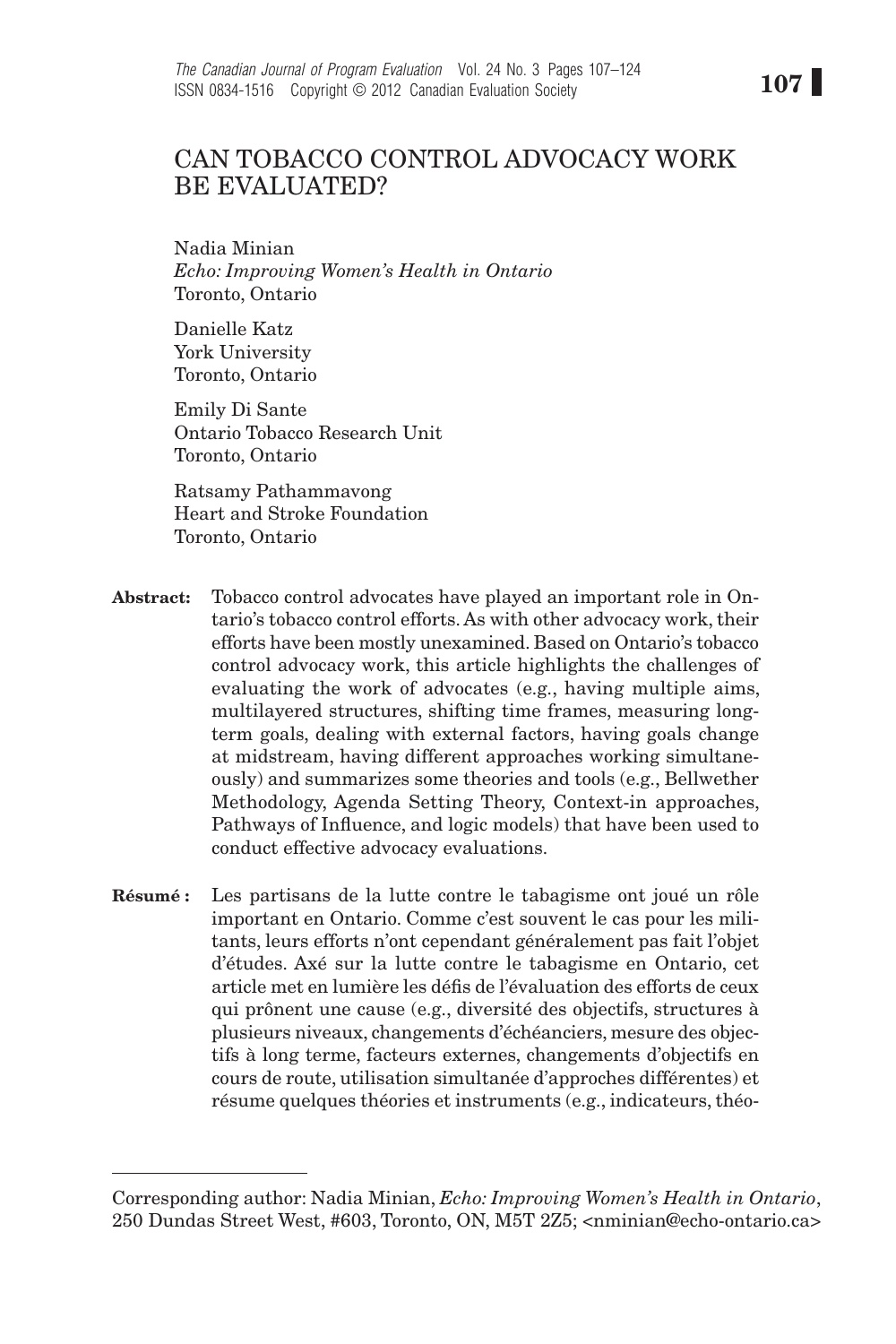rie de l'établissement de l'ordre du jour, approches contextuelles, voies d'influence, et modèles logiques) qui ont permis d'effectuer efficacement l'évaluation d'efforts de revendication.

#### **INTRODUCTION**

In Canada, tobacco control advocates have worked to take on the tobacco industry at all levels of government. Tobacco control advocates promote the adoption of policies to protect nonsmokers from exposure to secondhand smoke, help smokers quit smoking, and prevent tobacco addiction among youth. Health advocates have advocated for the introduction of smoke-free laws, the denormalization of the tobacco industry, the creation of advertising bans, the addition of warning labels on packages, as well as the generation of political and civil enthusiasm for tobacco control (S. Chapman & Wakefield, 2001). Furthermore, advocates try to change attitudes toward smoking and tobacco products (BlackBecker, Smith, & Ciao, 2006; Carver, Reinert, Range, & Campbell, 2003; Ling, Neilands, & Glantz, 2007; Ramirez, Velez, Chalela, Grussendorf, & McAlister, 2006; Unger et al., 1999; Zucker et al., 2000).

Even though it is clear that advocates have played an important role in tobacco control, quantifying their contributions in order to move beyond the realm of "plausible belief" poses an evaluation challenge. This article offers examples from Ontario's tobacco control advocacy work in order to point out the challenges and summarize the ways of conducting effective advocacy evaluations.

In this article, tobacco control advocacy is defined as an argument, action, or behaviour on the part of a group or individual that is intended to reduce the harms caused by tobacco products. In particular, it is an attempt to influence local, governmental, and legislative bodies in this direction (Ontario Tobacco Research Unit, 2009). There are a myriad of tobacco control advocacy groups in Ontario. Part of the reason that Ontario has so many groups can be attributed to the fact that many of the national tobacco control advocacy organizations are located in Ontario. At the federal level, eminent organizations include the Canadian Cancer Society, Canadian Council for Tobacco Control, the Non-Smokers' Rights Association, and Physicians for a Smoke-Free Canada (Cunningham, 1996; Grossman & Prince, 1992). Ontario's tobacco control advocacy, however, has also benefited from effective advocacy efforts at both the provincial and municipal levels.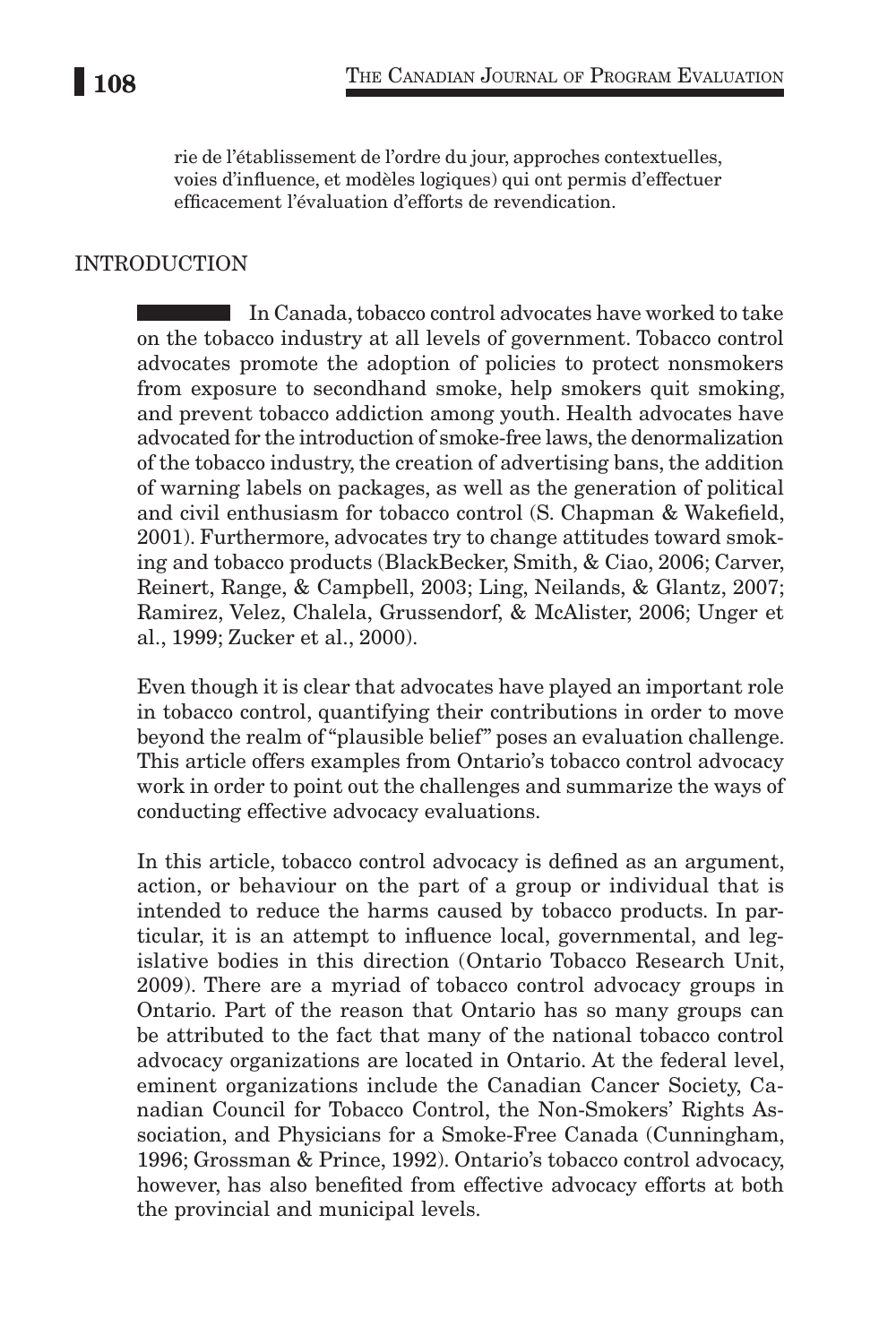### Ontario's Tobacco Control Advocacy Groups

Historically, Ontario has been the home of many tobacco control advocacy groups. Although some advocacy groups are short-lived, such as the now disbanded Youth Action Alliance (YAA) program and the Ontario Tobacco-Free Network, many have been around for decades and change their objectives to match the shifting governmental and tobacco industry environments. Some advocacy efforts focus on specific populations, such as the YAA programs; others centre on the municipal level, for example the Ottawa Council on Smoking and Health; while still others choose to concentrate on provincial affairs, as did the Ontario Campaign for Action on Tobacco (OCAT). The provincially focused tobacco control advocacy group OCAT was founded by five leading health agencies in 1992. Although its current objectives are sustaining the Smoke-Free Ontario Strategy, the control of contraband tobacco products, and protection from secondhand smoke in multi-unit dwellings and outdoor public places, its initial goals included securing the passage of Ontario's Tobacco Control Act (TCA) in 1994 (Ontario Campaign for Action on Tobacco, 2009).

Focusing on youth prevention, the YAA program was a key component of Smoke-Free Ontario programming that adhered to a peer leadership model. It was conceptualized as being youth led and directed with the goal to engage youth in action-oriented activities that encouraged them to become social change agents. This included advocacy, negotiation, and involvement of youth in alliances and coalitions (Fiissel, Schwartz, Schnoll, & Garcia, 2008). The YAA was disbanded in 2009.

In addition, several other organizations, such as the Ontario Tobacco-Free Network, have advocated for various initiatives to increase tobacco control. These campaigns have included topics such as a ban on the display of tobacco products, a ban on images of smoking in movies, the creation of smoke-free multi-unit dwellings, and support for Bill 111 (Ontario Tobacco-Free Network, 2008).

As can be seen, there are many advocacy groups in Ontario and each employs different strategies in a unique style that reflects that organization. Some of the strategies that advocates have used to achieve their goals include one-to-one meetings, testimonies at hearings, community meetings, coalition building, and media and electronic outreach (J. Chapman & Wameyo, 2001). The level of complexity of advocates' work may help to explain the reasons for the dearth of tobacco control advocacy evaluations.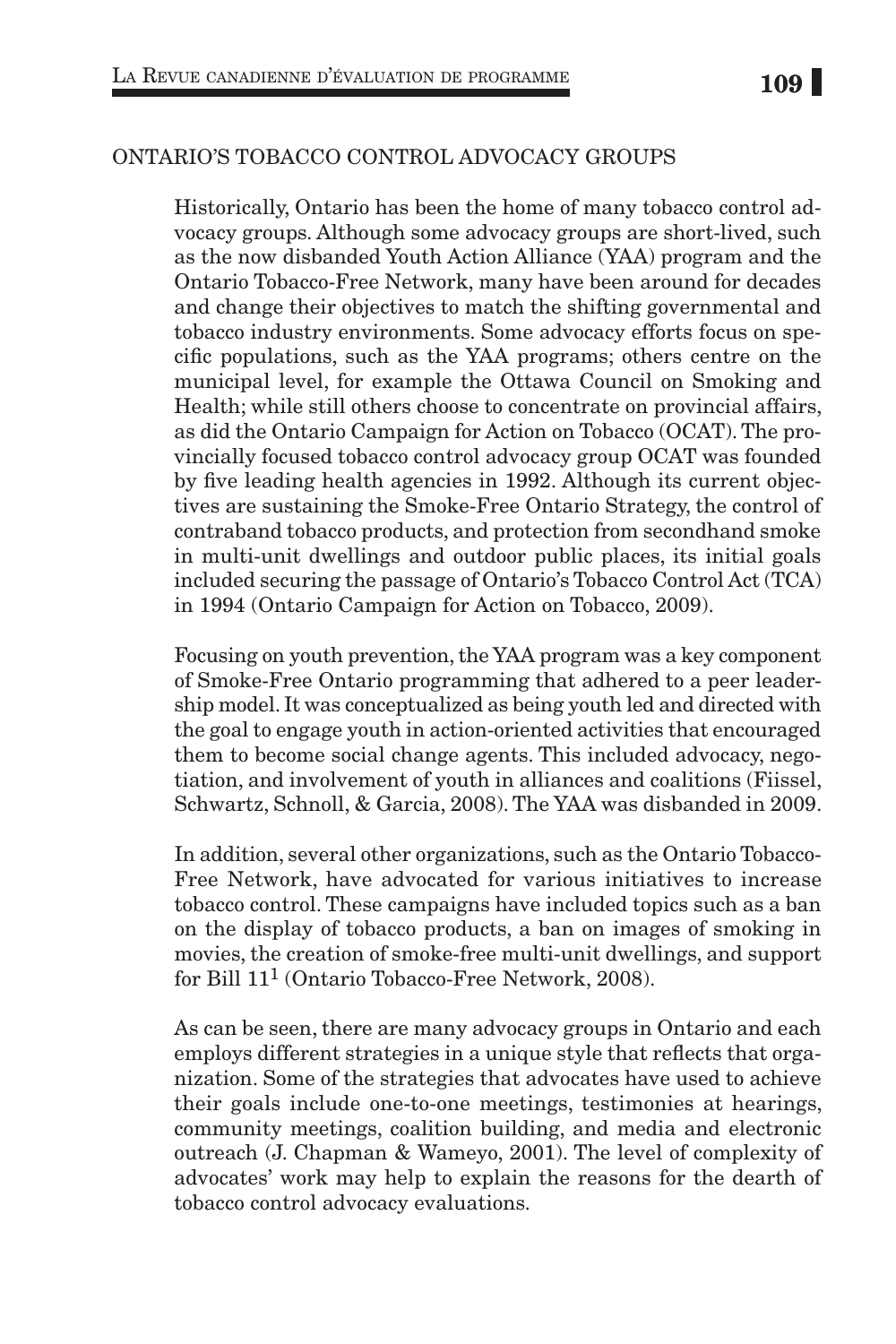After a thorough literature search, it appears that few, if any, formal evaluations exist on specific Canadian tobacco control advocacy programs, groups, or overall advocacy work.2 The one exception that was found was the thorough process evaluation of the YAAs (Fiissel et al., 2008). Most of the documents that were found concerning tobacco control advocacy either were not Canadian-centred or did not contain information on evaluations. Of those that have produced evaluations, most fail to include adequate information about the methodology that was utilized (Breton, Richard, Gagnon, Jacques, & Bergeron, 2008; Cunningham, 1996; Mahood, 1999; Ontario Physical and Health Education Association, 2009; Rhymes, 2007). As a result, it is difficult to identify and replicate successful advocacy campaigns and to demonstrate a clear contribution that advocacy efforts have made to changes in tobacco control.

But is it even possible to conduct an evaluation of tobacco control advocacy work? Given the scenario described above, it is obvious that conducting a thorough evaluation of an advocacy group, a program, or a number of advocacy programs together poses several challenges. In the next section a number of these challenges are outlined.

### **CHALLENGES**

### Defining What to Evaluate

In order to know how to evaluate advocacy, it is necessary to first know what exactly is being evaluated. It is essential to identify what kinds of strategies tobacco control advocacy groups are employing. These strategies can include activities such as one-to-one meetings, testimonies at hearings, community meetings, coalition building, and media and electronic outreach. The range of activities is just one of the multiple complexities in advocacy work that necessitates a complex evaluation framework.

There were 56 clusters of YAAs working in 36 public health units in Ontario, for example. Each of these clusters utilized unique strategies to help youth stop smoking and to denormalize tobacco use among youth (Fiissel et al., 2008). The first step to evaluation is deciding which goal and which strategy is to be evaluated out of the ones that were utilized in the advocacy effort.

### Long-Term Goals

Not only does the work of advocacy involve multifaceted actions, but the aims are usually long-term rather than short-term. Policy reforms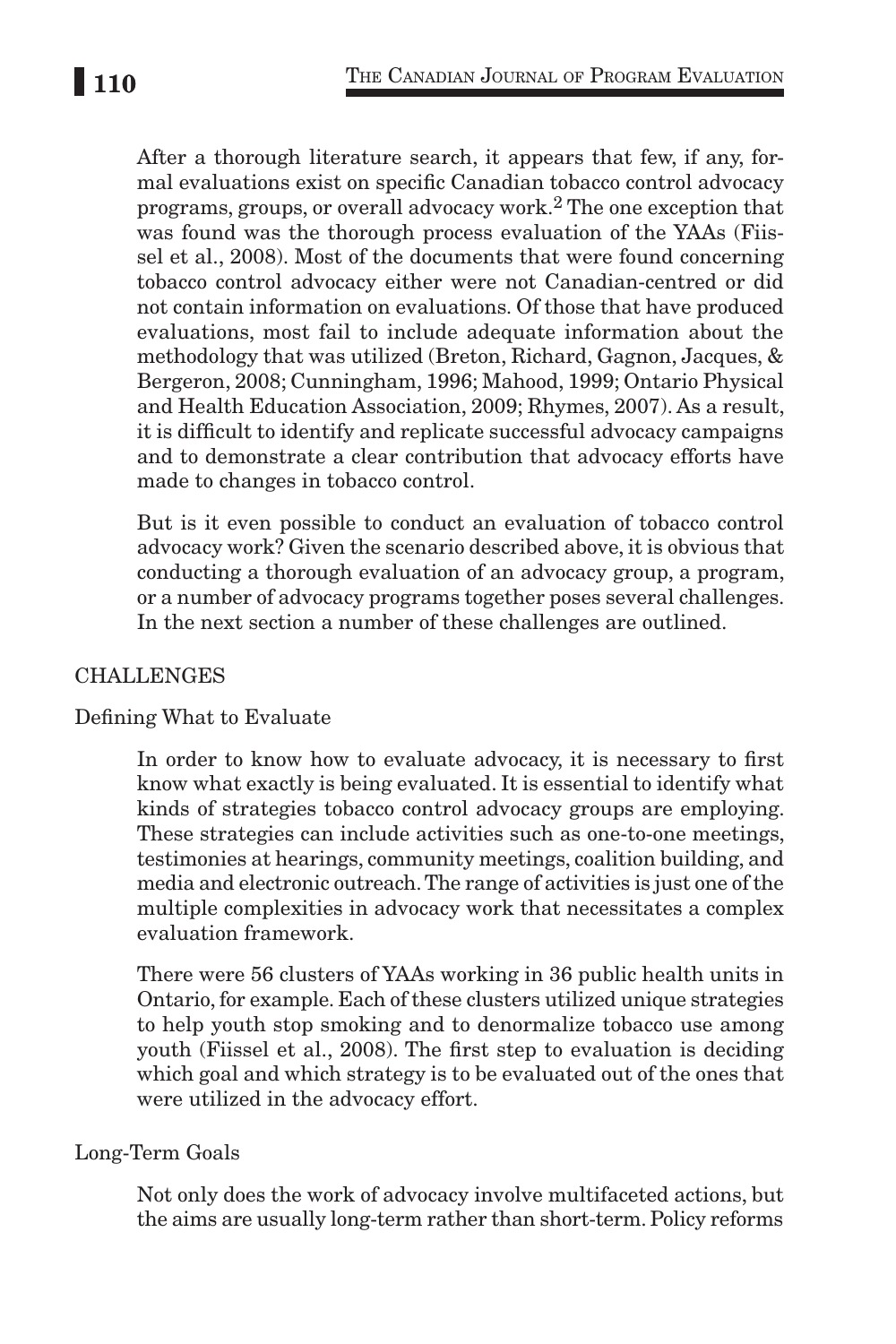and changing social norms can be slow processes. This poses a challenge for measuring outcomes (J. Chapman, 2002; Coates & David, 2002; Reisman, Gienapp, & Stachowiak, 2007).

For example, the ultimate aims of the Ottawa Council on Smoking and Health are to create a social environment where non-smoking is the norm, to assist in establishing smoke-free environments, to prevent youth from starting to smoke, to encourage smokers to quit, and to advocate for better smoking cessation resources (Ottawa Council on Smoking and Health, 2009). Progress toward these goals could be difficult to measure for the organization, if the only indicators of success were considered to be no youth starting to smoke, entire cities and provinces being smoke-free, and a significant increase in the number of smokers who have quit.

### External Factors

Given the usual long-term goals of advocacy work and the nature of advocates working together to achieve the same goal, it is essential for evaluations to take into consideration other external confounds when conducting an evaluation. The external confounds could be other advocacy groups or larger environmental factors (J. Chapman, 2002; J. Chapman & Wameyo, 2001; Coffman, 2007b; Holder, Treno, Saltz, & Grube, 1997; Reisman et al., 2007; Stead, Hastings, & Eadie, 2002). Equally, one advocacy effort often involves multiple strategies and approaches, such as lobbying, campaigning, or holding boycotts; thus it is difficult to isolate the effects of separate approaches (J. Chapman, 2002; Holder et al., 1997).

The problem of external factors was evident with the involvement of OCAT in the creation of the Smoke-Free Ontario Act (SFOA). As the levels of secondhand smoke protection varied in Ontario municipalities, OCAT played a centralizing role as a provincial advocacy group that helped to increase pressure for the creation of the SFOA legislation. OCAT had offered support to multiple municipalities that were trying to draft, pass, and enforce smoke-free workplace and/or public place bylaws. As a result, there was increased pressure for a provincial strategy. OCAT employed a multitude of strategies, including research reports, letters to newspapers and municipal councils, expert panels, and lobbying by different tobacco advocacy groups (Ontario Council for Action on Tobacco, n.d.). It is a challenge to isolate the strategies and the specific effects that OCAT, individual municipalities, and other advocacy organizations had upon the success of the passing of the SFOA.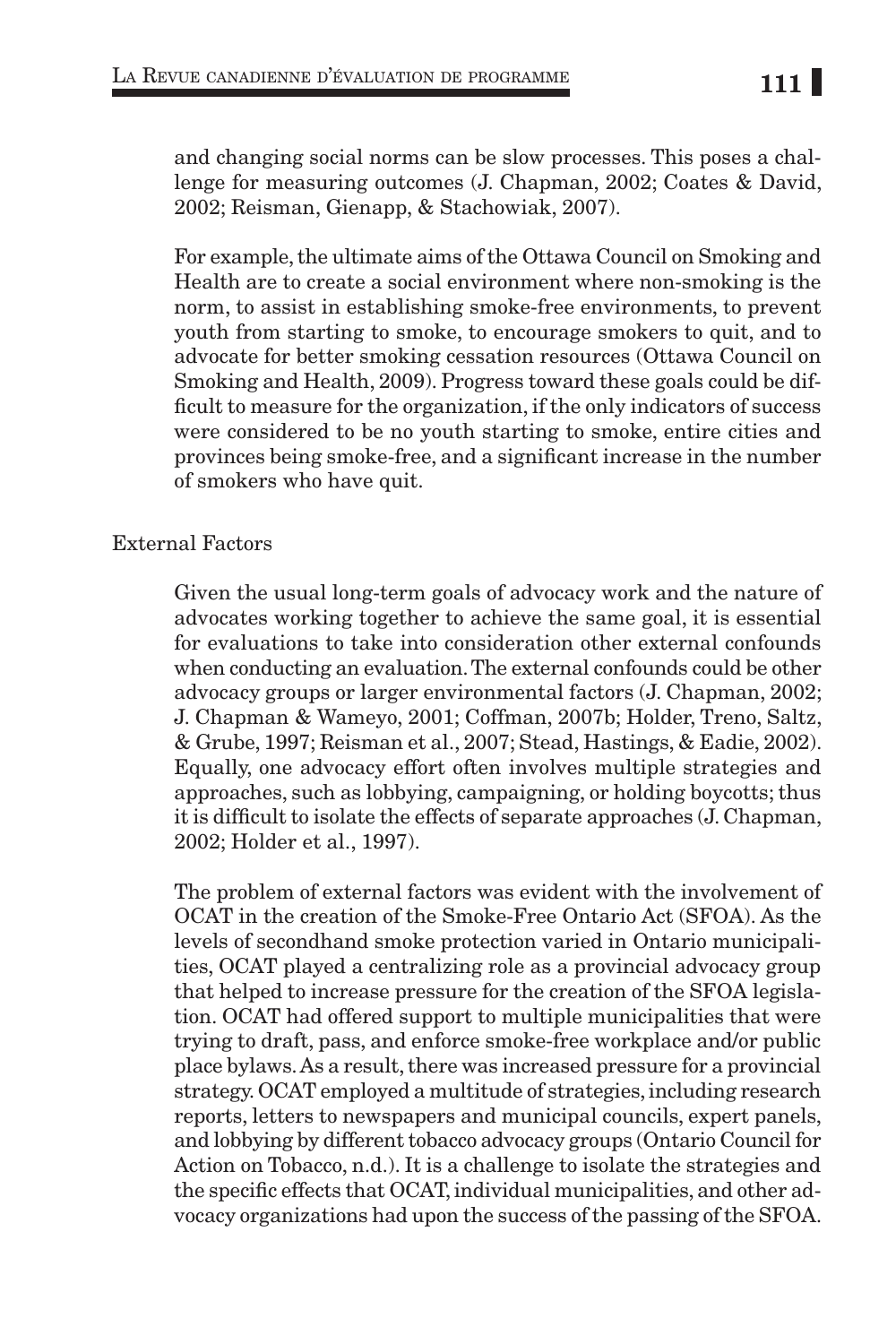# Adapting to Changing Needs

Effective advocacy must change and adapt with its environment, and often it must compromise or modify its target outcomes (Coates & David, 2002; Coffman, 2007b; Reisman et al., 2007). This can result in problems for the evaluation, which will need to adapt to both the new goals and the ways of achieving the new goals.

The goals of OCAT have changed since its establishment. As previously stated, at the founding of the organization, OCAT's objective was to push for the creation of the Tobacco Control Act. Now that it has been ratified, OCAT's current strategy is to sustain the Smoke-Free Ontario Strategy, control contraband products, and protect individuals from secondhand smoke in multi-unit dwellings and outdoor public places (Ontario Council for Action on Tobacco, n.d.).

### WHY EVALUATE?

Despite all of these challenges, evaluation should be undertaken by tobacco control advocacy groups. Solutions to the challenges can be found, and appropriate methodologies exist with which to evaluate advocacy efforts. Evaluating advocacy can provide lessons on what approaches are effective. Numerous resources are committed to tobacco control advocacy. Thus, it is important to understand what makes this work effective, especially how and when it makes a significant difference to tobacco control (Gladwell, 2000; Mahood, 1999). How can we learn to do it better? Is investing in advocacy necessary? Is investing in advocacy cost-effective? These are important questions to ask, not only for accountability purposes but also to learn from experience and improve upon the way in which advocacy work is undertaken. This need has been echoed by several researchers, who have promoted a more inclusive look at the tobacco control "inputs," which usually leave out the important work of advocates (S. Chapman, 1999; Wakefield & Chaloupka, 1998).

Solutions to the challenges listed in this article are achievable. It is important for advocacy campaigns to define what they are going to evaluate. The YAA program had difficulty defining its youth development framework because of its application in diverse settings. Nevertheless, a definition was decided upon that included extending the focus beyond the individual to include peers, family, school, and broader community contexts (Fiissel et al., 2008). An evaluation of such a campaign has to start by defining which goals it will examine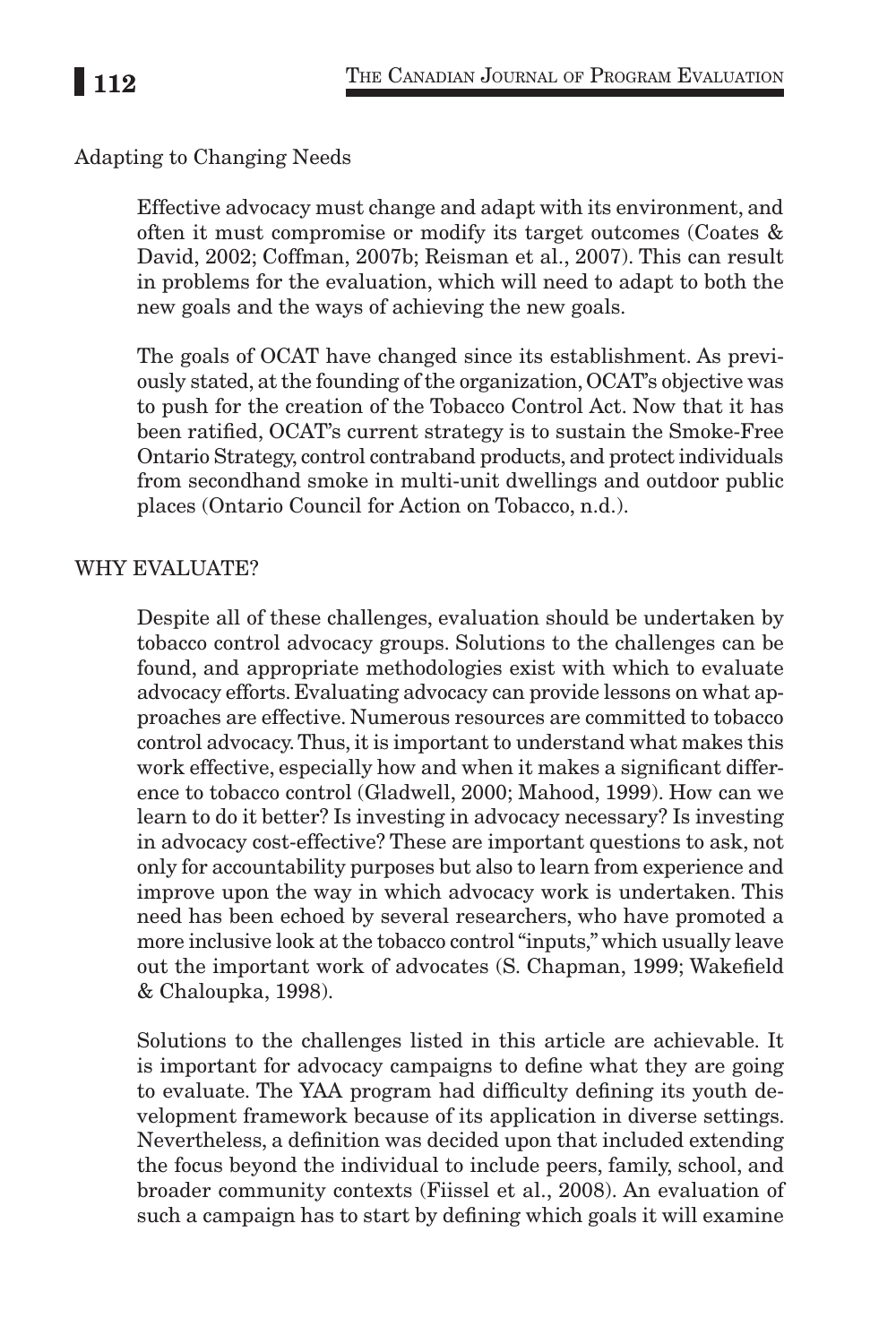and which indicators it will use to measure achievement of goals. Next, it should look at the specific strategies used by each of the 56 clusters of YAAs in order to understand which strategy worked best and under what context it was enacted to achieve each of these goals. It is important for advocacy groups to first define the specifics of their evaluation to establish a shared understanding and foundation of the situation.

Long-term goals are also listed as a challenge to be overcome. In particular, it was stated that it would be difficult to measure overall success if only long-term objectives were used as indicators. In the case of the Ottawa Council on Smoking and Health, evaluators could choose to measure success in incremental stages, such as a smoke-free law for all public places and workplaces in Ontario, an increase in awareness about involuntary exposure to secondhand smoke seeping in from other units in a multi-unit dwelling, or developers now being able to legally declare new buildings 100% smoke-free (Ottawa Council on Smoking and Health, 2009). If long-term goals are divided into short-term goals, outcomes are then easier to measure. It is essential, however, not to overemphasize the more easily measured short-term outcomes over the long-term outcomes (J. Chapman, 2002; Coates & David, 2002; Reisman et al., 2007). Short-term goal success should always be placed in context with progress toward long-term goals.

The challenge of external factors can be overcome with a *comprehensive evaluation framework*. As previously addressed, advocacy efforts usually include multiple groups and strategies. This was the case with OCAT's contribution to the SFOA (Ontario Council for Action on Tobacco, n.d.). A comprehensive evaluation framework would be able to identify the specific effects of the actual advocacy groups and the effects that their strategies had on passing the SFOA.

Adaptation to changing needs was also addressed as a potential challenge to evaluating advocacy. Due to OCAT's shifting objectives, adaptation would be necessary when conducting an evaluation of it (Ontario Council for Action on Tobacco, n.d.). There are evaluation tools and models that would allow for an evaluation of this advocacy adaptation, such as logic models and process evaluations. These approaches are explained in further detail in the following section. An evaluation plan should always include a strategy for adaptation to changing needs, as this often occurs with advocacy groups.

Solutions to the challenges of evaluating advocacy do exist. By applying the appropriate methodologies to specific campaigns and tobacco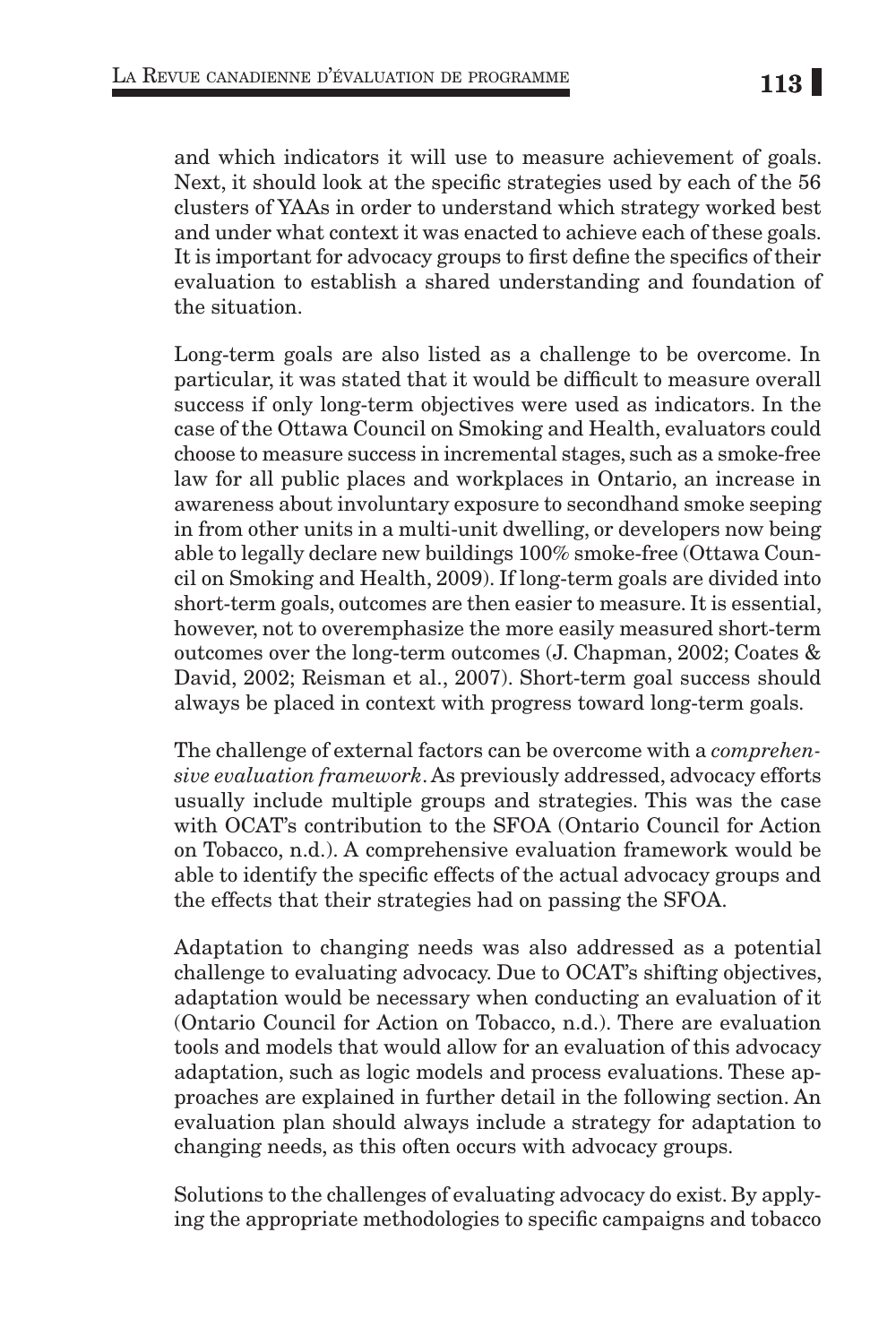control advocacy strategies, lessons can be learned to increase their efficacy. Evaluating the context and different forms of advocacy could allow for more synergies between the different advocates, such as bureaucrats, lobbyists, and media. In the section below, a number of approaches are discussed that can be used to evaluate advocacy.

#### What types of evaluation should be conducted?

Advocacy is a multifaceted process that ideally initiates both shortand long-term change, as most evaluative techniques involve breaking down the process into distinct stages that can then be addressed individually with suitable measures. Methods of advocacy evaluation differ in how they divide the process and the particular stages on which they focus. Evaluative models may also differ according to the amount of causality they infer between stages. Finally, some evaluative approaches follow methodologies that have been developed specifically for evaluative purposes, while others adapt existing theories or models in order to discern what must be evaluated. As always, the type of evaluation should reflect the goals and focus of the advocacy intervention.

In order for policy or media advocacy to influence public health outcomes, policy makers and media personnel must be made aware of the issue and convinced of its importance. Two types of advocacy evaluation have been developed specifically to address awareness and perceived importance of the advocacy group's chosen issue: the Bellwether Methodology (Blair, 2007) and evaluations based on Agenda Setting Theory (Coffman, 2007a). The Bellwether Methodology began as a form of media advocacy evaluation, but it can conceivably be applied to certain stages of policy advocacy. The method assumes that an issue must be accompanied by a certain amount of awareness among trend setters and decision makers before the issue can reach the top of a policy agenda. The "bellwethers" can include policymakers, think tanks, academics, funders, business representatives, and members of the media. Evaluating the success of a policy advocacy campaign should therefore involve measuring issue awareness among such key informants. The Bellwether Methodology has been used to evaluate advocacy for preschool policy change in California, where bellwethers were initially asked very general questions, such as listing the issues that were at the top of current policy agenda, and then more specific questions about preschool policy. The evaluators were thus able to gather data about the issue's visibility among the individuals and organizations who have the greatest chance of influencing policy (Blair, 2007).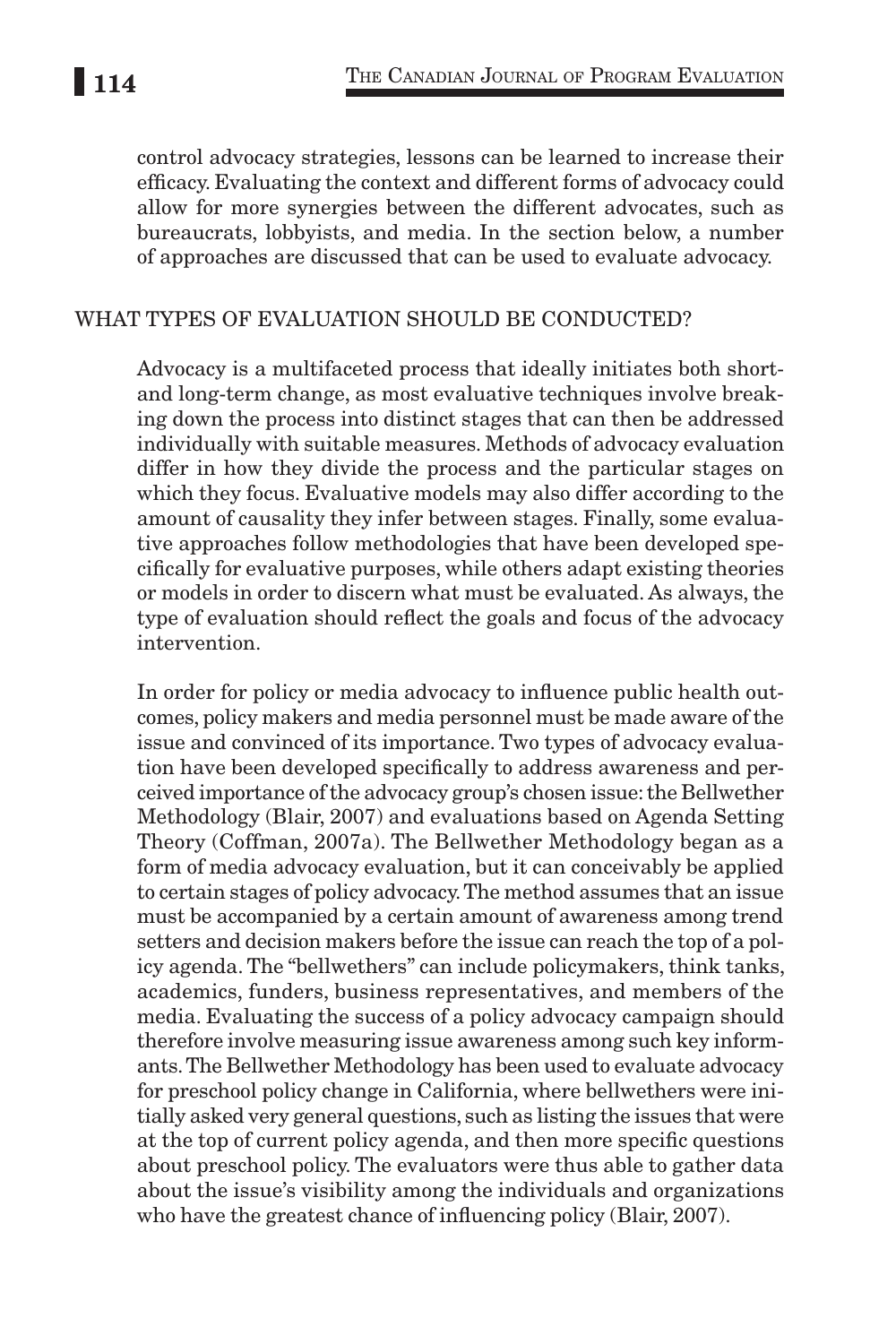Similar to the Bellwether Methodology, evaluations based on Agenda Setting Theory place primary importance on measuring an issue's visibility; however, such evaluations extend beyond simply measuring awareness. The theory describes three processes that influence where ideas are placed on an agenda. The first process is Problems, or examining how much attention decision makers pay to the issue. The second process, Proposals, examines how policy proposals are generated. The third process, Politics, looks at political factors that influence or affect agendas. A paper by Coffman (2007a) describes how an advocacy group, the Preschool for California's Children program, used agenda setting as a basis for its program strategy, and how the Harvard Family Research Project (HFRP) then used the theory to design a means for evaluating the program. The evaluators asked if the problems or issues being presented by the program were perceived as pressing, if there was an awareness of proposals and if the proposals were viable, how politics were affecting the advocacy process, and what the likelihood was that a policy window would open. In terms of issue visibility, Agenda Setting Theory has a more narrow focus than the Bellwether Methodology, as the theory only includes the measurement of policymaker awareness rather than the spectrum of potentially influential individuals outlined by the Bellwether Methodology. On the other hand, evaluations based on the Agenda Setting Theory are able to gain a more comprehensive picture of factors affecting policy adoption, such as politics and timing. The additional information gleaned by utilizing these approaches might provide key information as to why an advocacy initiative did or did not influence policy change.

Neither the Bellwether Methodology nor an evaluation based on Agenda Setting Theory focus specifically on the tasks or strategies of an advocacy initiative. Rather they are solely concerned with evaluating whether or not those tasks achieved the short-term outcome of increased awareness or mid-term outcome of policy change. Process Evaluation, Paths of Influence Modelling, and Logic Modelling are all means of evaluating individual strategies during different stages of the advocacy process; the methods differ based on how they choose to divide the process into stages. In Process Evaluation, the goal is twofold. First is a determination of how well the advocacy organization carries out the tasks it has set for itself. Second is rating the appropriateness of the tasks for the intervention's desired outcomes (J. Chapman & Wameyo, 2001). For example, according to Stead et al. (2002), process evaluation involves documenting the implementation of an initiative and the extent to which the implementation was consistent with what was planned, as well as identifying factors that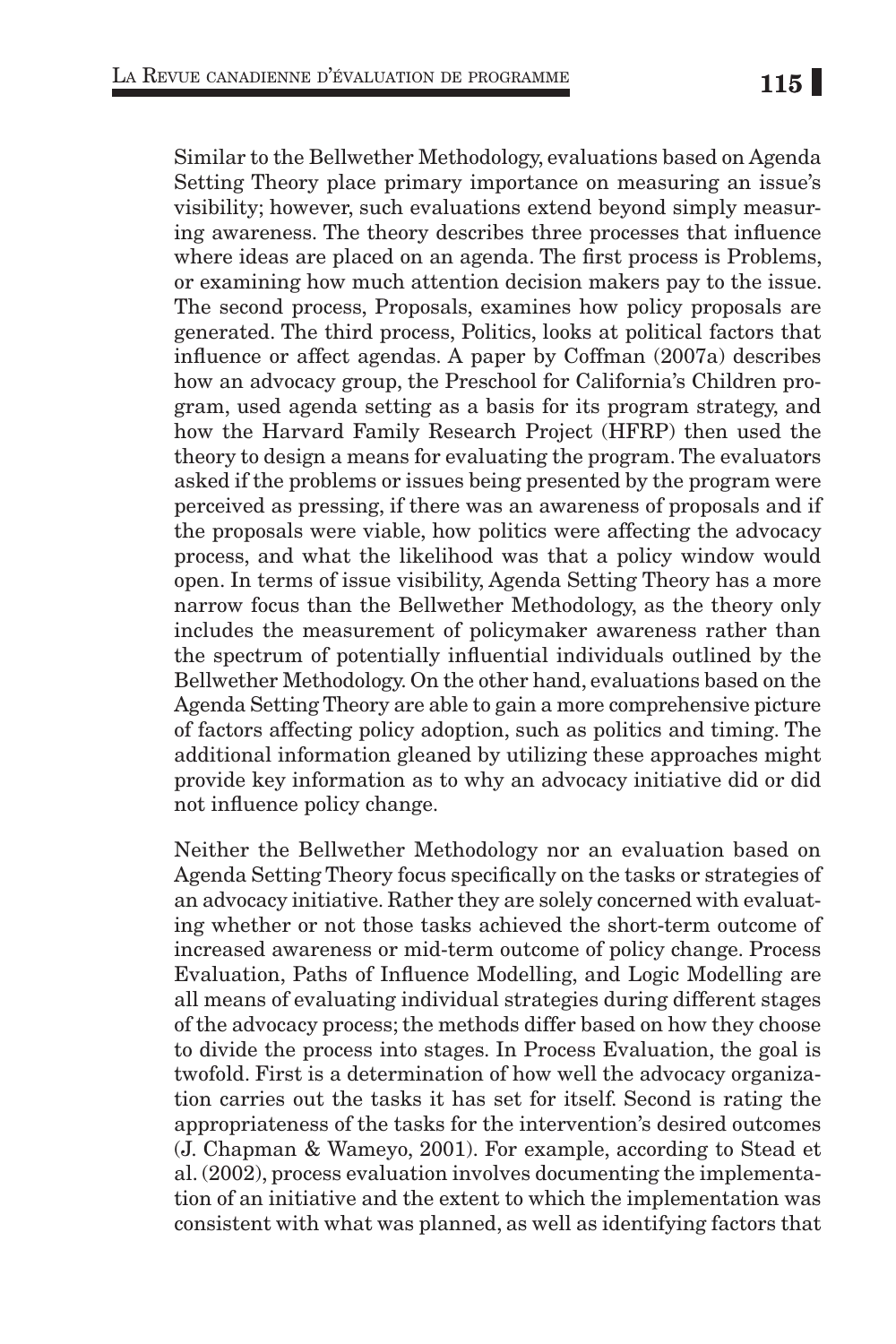influenced implementation. Each of these steps can consist of different research methods, such as auditing activities, interviewing key stakeholders, and analyzing press releases. By evaluating the plans and techniques of an advocacy effort rather than simply focusing on whether or not a desired outcome has been achieved, process evaluation can potentially increase the ease with which advocacy groups can learn from their evaluations.

Two tools commonly used when conducting process evaluations are "Pathways of Influence" and "logic models." When using Pathways of Influence, the evaluative process begins by asking a series of questions: What is the desired policy change? Who can be targeted to generate the change? How can they be targeted? Indicators can then be selected for each stage to measure the degree of success. Thus, the Pathways of Influence tool can be used to make decisions that more specifically determine cause-and-effect relationships between tasks and outcomes early in the advocacy process. Additionally, working backwards from the desired effect to specific intervention tasks may help advocacy groups remain clear about their short- and long-term goals.

Like the Pathways of Influence tool, logic models divide the projected advocacy process into different stages of possible causes and effects. Each stage can in turn be evaluated using suitable measures. Logic models have been commonly used in the work of advocacy to link a service's resources, activities, and intended results (Cheadle et al., 2003; Gardner & Geierstanger, 2007; Julian, Jones, & Deyo, 1995; Kaplan & Garrett, 2005). Creating a logic model helps advocacy groups to be clear about their goals and what they want to be evaluated on, as well as to examine the underlying assumptions of their program (J. Chapman, 2002; J. Chapman & Wameyo, 2001; Coates & David, 2002; Egbert & Hoechstetter, 2007; HFRP Staff, 2007; Kaplan & Garrett, 2005; Rapaport et al., 2005). Evaluators can then use a variety of quantiative and qualitative methods to see if projected outcomes occur in the expected sequence (Gardner & Geierstanger, 2007). For example, in a logic model created for community health centres in California, increased grantee capacity in policy advocacy leads to increased policymaker awareness of policy issues. This leads to strengthened clinic operations, increased services for the underserved, and improved health outcomes for target populations (Gardner & Geierstanger, 2007).

Context-in approaches work in the opposite direction from process evaluation. In context-in analysis, evaluators begin by focusing on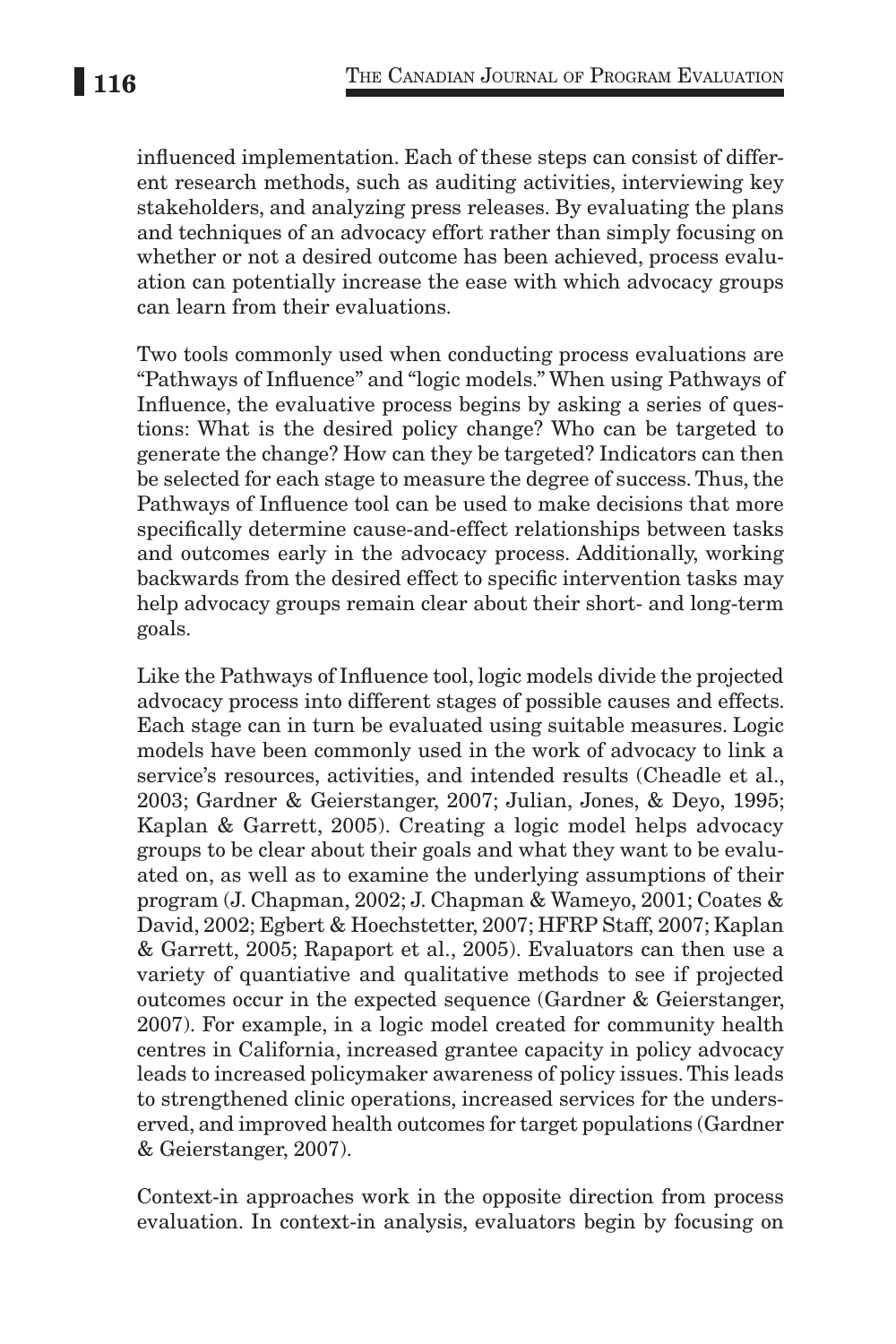changes in people's lives and then work backwards in order to find possible causes for those changes (Davies, 1998). Context-in approaches thus focus on outcome measurement first, and then possible processes that have led to those outcomes. On the one hand, context-in approaches have the advantage of grounding the evaluation process in real-life practical changes for target audiences rather than projected outcomes (Davies, 1998). On the other hand, tools like logic models or Pathways of Influence help advocacy groups clarify and structure their goals and efforts before the advocacy intervention begins, an organizational boon that context-in approaches do not offer.

The process evaluation approach has the advantage of being able to influence the advocacy initiative while it is still being carried out. A common thread throughout the advocacy evaluation literature is that evaluation should be carried out while the advocacy campaign is happening. This simultaneous progression will allow for the monitoring of process and interim outcomes, as well as final outcomes and responses to changes in the campaign and in external events (Andrew & Harold, 1997; J. Chapman & Wameyo, 2001; Coates & David, 2002; HFRP Staff, 2007). Gladwell's "Tipping Points" theory can be utilized to increase the value of advocacy. Gladwell (2000) argues that minute changes in small aspects of initial conditions can have large effects. Identifying these tipping points can add value to efforts by highlighting places where advocacy action would be most effective.

Some evaluative approaches attempt to measure the planning, process, and outcomes of advocacy initiatives. For example, Stead et al. (2002) describe a three-stage method of advocacy evaluation. The first stage is formative evaluation, in which the chosen goals and target audience of the intervention are evaluated, and former advocacy efforts are also reviewed. This process can include secondary research, interviews with key stakeholders and members of the media, and media analysis. Formative evaluation is then followed by process evaluation, in which the implementation of the initiative is documented and evaluated. Finally, the evaluation process ends with outcome evaluation. According to Stead and colleagues, there are five types of outcome evaluation: media outcomes, public opinion outcomes, policy outcomes, community outcomes, and advocacy outcomes. Measurement of these outcomes can include content analysis of media coverage, public surveys, audits (e.g., of tobacco advertising or tobacco sales to minors), longitudinal cohort studies, focus group research, and interviews. Therefore, the strength of Stead et al.'s (2002) framework is that it includes both quantitative and qualitative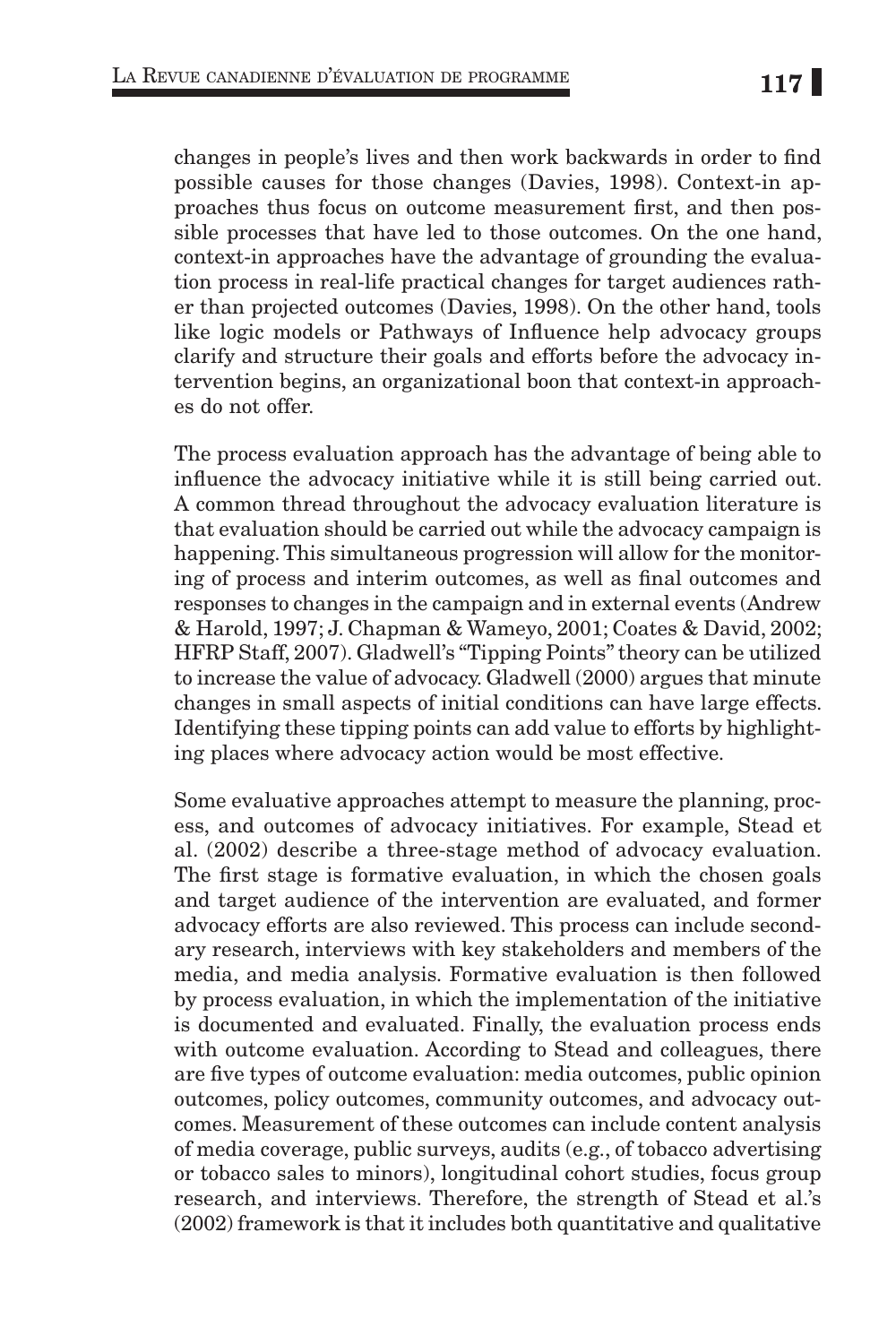research methods and is derived from both the health promotion and media analysis fields. Stead et al.'s approach thus differs from the other evaluative methods mentioned in that it strives to address all stages of the advocacy process, rather than just focusing on agenda setting, implementation, or outcomes. The drawback of such a comprehensive approach is its higher cost and the possibility that truncated funds will prevent a thorough evaluation at each stage (Stead et al., 2002), but with careful planning this can be avoided.

The use of participatory evaluation concepts fit nicely with the models that have been mentioned so far. Participatory evaluation involves directly including the team members of the population and/or community of interest (i.e., advocates). Members are offered the opportunity to participate in all phases of the project so they can play a direct role in guiding the development, documentation, and/or shaping of information regarding itself. Although participatory evaluation is characterized as being more informal and having less structure, with careful monitoring this does not mean that this approach has to be less effective (Fine, Burns, Payne, & Torre, 2004; McIntyre, 2000; Potvin, Cargo, McComber, Delormier, & Macaulay, 2003; Wakeford & Pimbert, 2004). Participatory evaluation can maximize the usefulness of evaluation data for intended users.

# **CONCLUSION**

On the surface, evaluation may seem to endanger the freedom of advocacy, ignore the achievements of long-term partnerships, and support short-term focused advocacy; however, there are several methodologies available to conduct a sound evaluation of advocacy work. Advocacy work can be evaluated.

From the review of the literature it seems that a fundamental problem in undertaking the evaluation of advocacy work is failing to fully understand the nature of the advocacy process—its multiple aims, multilayered structures, shifting timeframes, long-term goals, and the nature of the power structures it aims to influence. Therefore, it is essential that an evaluation of advocacy uses the following principles of participatory evaluation:

- 1. Make sure that the advocates' values get measured.
- 2. Identify the different dimensions of advocacy work and their outcomes.
- 3. Monitor process as well as outcomes.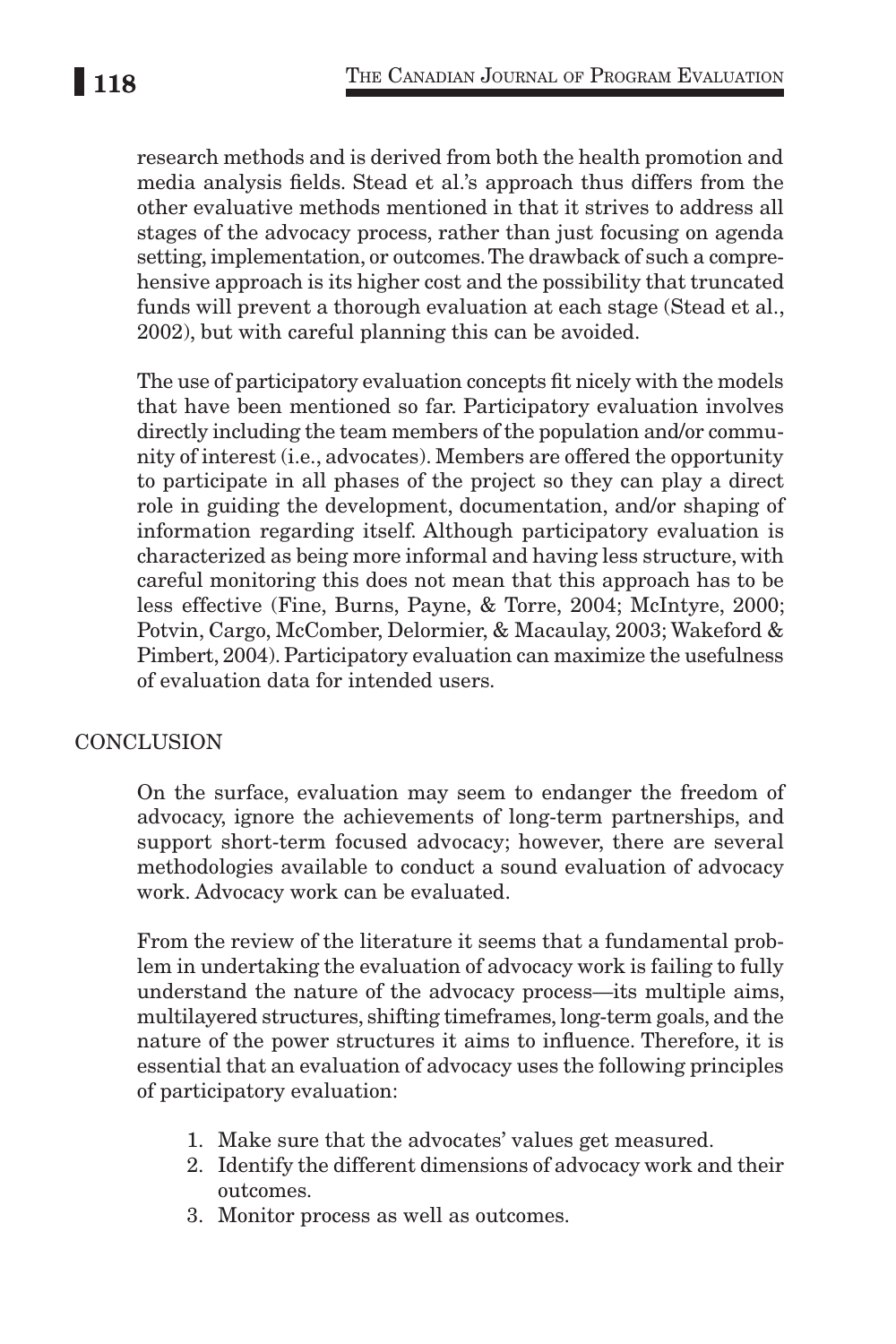This article has identified some of the evaluation issues in which advocacy evaluations are involved, as well as some evaluation models that can be applicable for evaluating the complex work of advocates and advocacy groups. It is interesting to note that the general principles of evaluation can be applied to advocacy as much as they can be to any other evaluation. For example, all evaluators conduct systematic investigations, which can be quantitative, qualitative, or use mixed approaches. They typically use methods such as interviews and surveys, and employ tools such as logic models and theories of change. Further, the purpose of the evaluation remains the same: to provide high-quality information that is useful for all stakeholders. However, it should be noted that evaluating advocacy work does require modifying the existing evaluation models and tools to fit the needs of advocacy. This is particularly important because advocacy strategy evolves over time, and objectives can shift priority, as was evident with the case of OCAT. These are major differences when comparing advocacy evaluation to evaluating direct services or programs, and evaluators must take these into account.

### **NOTES**

- 1 Bill 11 is a ban on smoking in cars with children.
- 2 A search of PubMed and the general internet was done from September to November 2009 looking for both published and grey literature. A variety of key terms were utilized: Canadian, tobacco, control, advocacy, evaluation, advocates, campaign.

### **REFERENCES**

- Andrew, J. T., & Harold, D. H. (1997). Community mobilization, organizing, and media advocacy: A discussion of methodological issues. *Evaluation Review, 21*(2), 166–190.
- BlackBecker, C., Smith, L. M., & Ciao, A. C. (2006). Peer-facilitated eating disorder prevention: A randomized effectiveness trial of cognitive dissonance and media advocacy. *Journal of Counseling Psychology, 53*(4), 550–555.
- Blair, E. (2007). Evaluating an issue's position on the policy agenda: The bellwether methodology. *The Evaluation Exchange: A Periodical on Emerging Strategies in Evaluation, 8*(1), 29.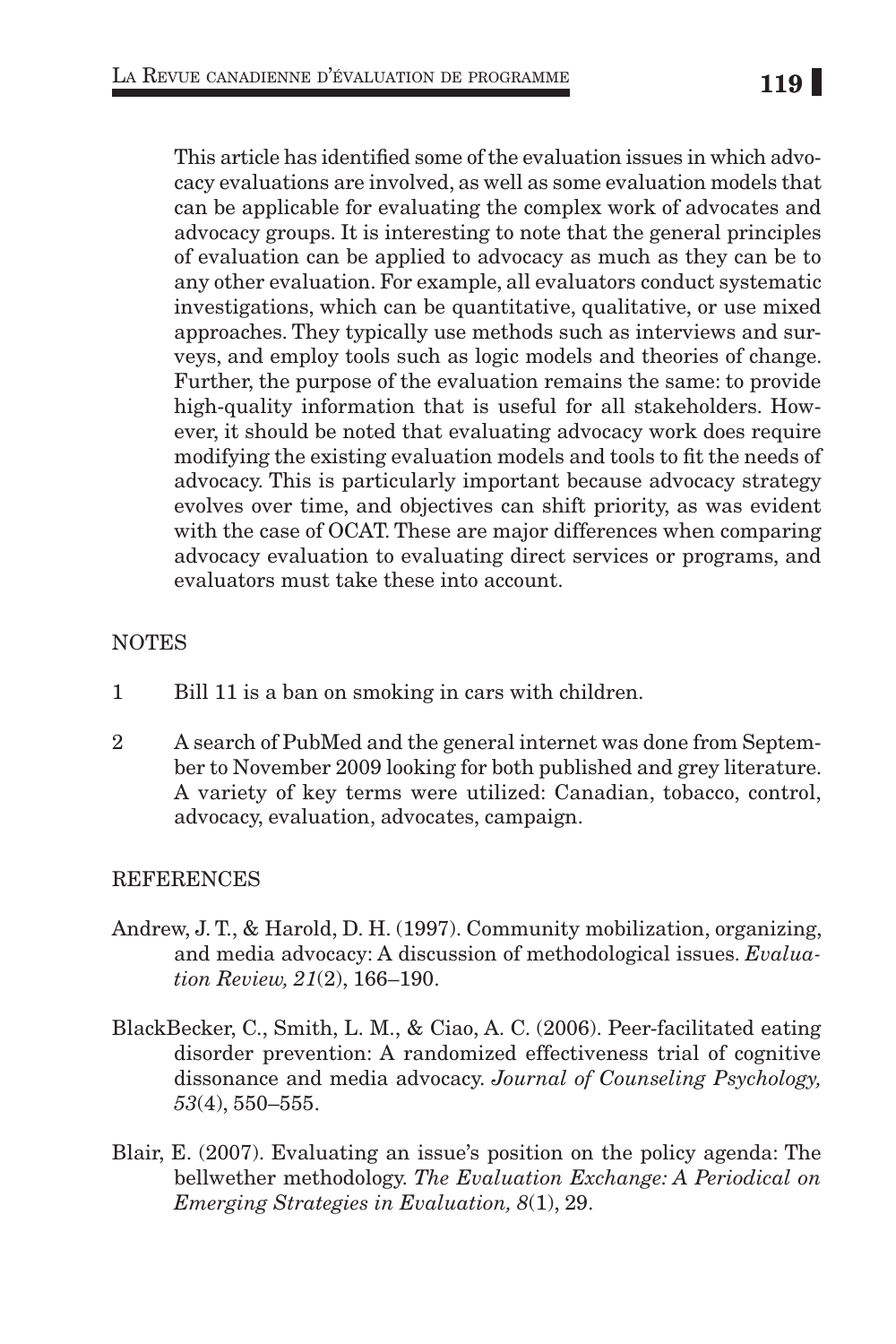- Breton, E., Richard, L., Gagnon, F., Jacques, M., & Bergeron, P. (2008). Health promotion research and practice require sound policy analysis models: The case of Quebec's Tobacco Act. *Social Science and Medicine, 67*, 1679–1689.
- Carver, V., Reinert, B., Range, L. M., & Campbell, C. (2003). Adolescents' attitudes and self-perceptions about anti-tobacco advocacy. *Health Education Research, 18*(4), 453–460.
- Chapman, J. (2002). Monitoring and evaluating advocacy. *PLA Notes, 43*, 48–52.
- Chapman, J., & Wameyo, A. (2001). *Monitoring and evaluating advocacy: A scoping study: Action Aid.* Retrieved from http://www.asocam.org/ biblioteca/MVI\_335.pdf
- Chapman, S. (1999). The news on tobacco control: Time to bring the background into the foreground. *Tobacco Control, 8*, 237–239.
- Chapman, S., & Wakefield, M. (2001). Tobacco control advocacy in Australia: Reflections on 30 years of progress. *Health Education & Behavior, 28*, 274.
- Cheadle, A., Beery, W. L., Greenwald, H. P., Nelson, G. D., Pearson, D., & Senter, S. (2003). Evaluating the California Wellness Foundation's health improvement initiative: A logic model approach. *Health Promotion Practice, 4*, 146–156.
- Coates, B., & David, R. (2002). Learning for change: The art of assessing the impact of advocacy work. *Development in Practice, 12*(3–4), 530–541.
- Coffman, J. (2007a). Evaluation based on theories of the policy process. *The Evaluation Exchange: A Periodical on Emerging Strategies in Evaluation, 8*(1), 6–7.
- Coffman, J. (2007b). What's different about evaluating advocacy and policy change? *The Evaluation Exchange: A Periodical on Emerging Strategies in Evaluation, 8*(1), 2–4.
- Cunningham, R. (1996). Smoke and mirrors: The Canadian tobacco war. Ottawa, ON: International Development Research Centre.
- Davies, R. (1998). An evolutionary approach to organisational learning: An experiment by an NGO in Bangladesh. In D. Mosse, J. Farrington,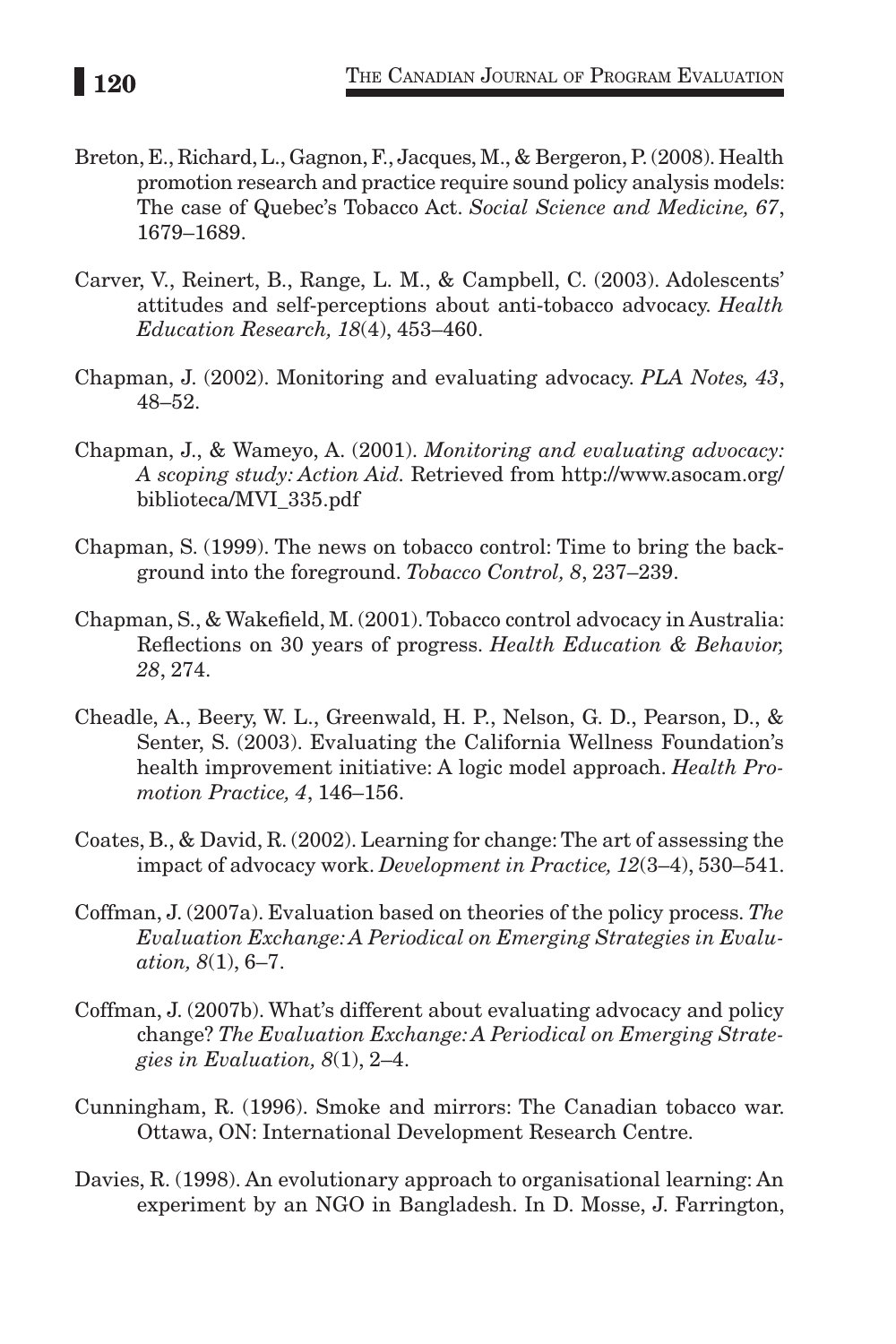& A. Rew (Eds.), *Development as process: Concepts and methods for working with complexity* (pp. 64–80). London, UK: Routledge.

- Egbert, M., & Hoechstetter, S. (2007). Evaluating nonprofit advocacy simply: An oxymoron? *The Evaluation Exchange: A Periodical on Emerging Strategies in Evaluation, 8*(1), 20.
- Fiissel, D., Schwartz, R., Schnoll, J., & Garcia, J. (2008). *Formative evaluation of the Youth Action Alliance Program*. Toronto, ON: Ontario Tobacco Research Unit.
- Fine, M., Burns, A., Payne, Y., & Torre, M. E. (2004). Civics lessons: The color and class of betrayal. *Teachers College Record, 106* (November), 2193–2223.
- Gardner, A., & Geierstanger, S. (2007). Working with logic models to evaluate a policy and advocacy program. *The Evaluation Exchange: A Periodical on Emerging Strategies in Evaluation, 8*(1), 8–9.
- Gladwell, M. (2000). *The tipping point: How little things can make a big difference*. Boston, MA: Little, Brown.
- Grossman, M., & Prince, P. (1992). *Tobacco smoking and the law in Canada*. Toronto, ON: Butterworths.
- HFRP Staff. (2007). Pioneers in the field: Four foundations on advocacy evaluation. *The Evaluation Exchange: A Periodical on Emerging Strategies in Evaluation, 8*(1), 12–15.
- Holder, H. D., Treno, A. J., Saltz, R. F., & Grube, J. W. (1997). Recommendations and experiences for evaluation of community-level prevention programs. *Evaluation Review, 21*(2), 268–277.
- Julian, D. A., Jones, A., & Deyo, D. (1995). Open systems evaluation and the logic model: Program planning and evaluation tools. *Evaluation and Program Planning, 18*(4), 333–341.
- Kaplan, S. A., & Garrett, K. E. (2005). The use of logic models by communitybased initiatives. *Evaluation and Program Planning, 28*, 167–172.
- Ling, P. M., Neilands, T. B., & Glantz, S. A. (2007). The effect of support for action against the tobacco industry on smoking among young adults. *American Journal of Public Health, 97*(8), 1449–1456.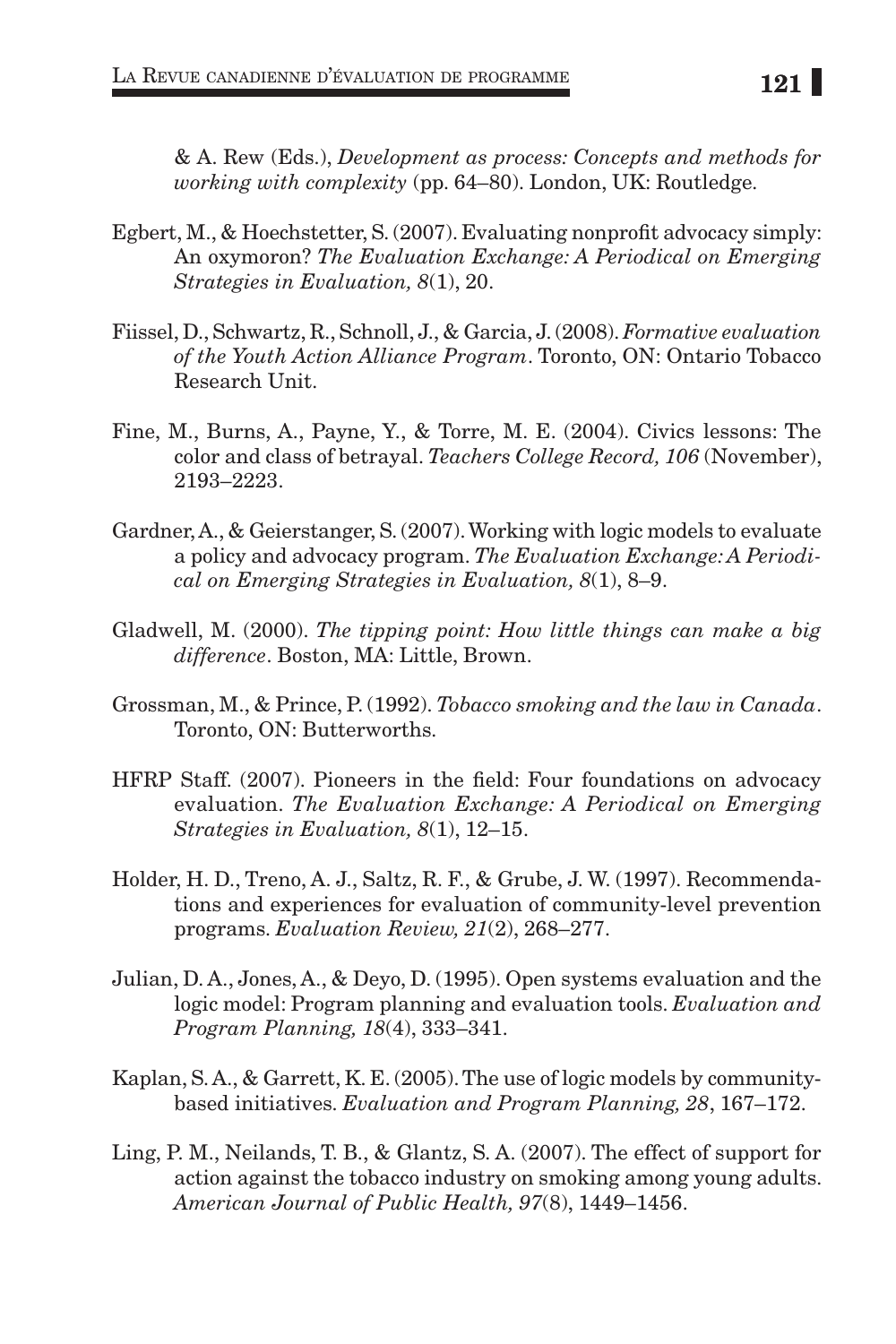- Mahood, G. (1999). Warnings that tell the truth: Breaking new ground in Canada. *Tobacco Control, 8*(4), 356–361.
- McIntyre, A. (2000). *Inner-city kids: Adolescents confront life and violence in an urban community*. New York, NY: New York University Press.
- Ontario Campaign for Action on Tobacco. (2009). *Ontario Campaign for Action on Tobacco*. Retrieved from http://www.ocat.org/index.html
- Ontario Council for Action on Tobacco. (n.d.). *The Smoke Free Lobby: An advocacy resource for volunteers and staff working towards a smokefree Ontario*. Retrieved from http://www.ocat.org/sfl/images/smokefreelobby.pdf
- Ontario Physical and Health Education Association. (2009). *Lungs are for Life program evaluation*. Retrieved from http://www.ophea.net/lungsevaluation.cfm
- Ontario Tobacco-Free Network. (2008). *Ontario Tobacco-Free Network*. Retrieved from http://www.theotn.org/
- Ontario Tobacco Research Unit. (2009). *Glossary of tobacco control*. Retrieved from http://glossary.otru.org/list/t#entry\_935
- Ottawa Council on Smoking and Health. (2009). *Ottawa Council on Smoking and Health*. Retrieved from http://www.smokefreeottawa.com/2006 en/home.shtml
- Potvin, L., Cargo, M., McComber, A. M., Delormier, T., & Macaulay, A. C. (2003). Implementing participatory intervention and research in communities: Lessons from the Kahnawake Schools Diabetes Prevention Project in Canada. *Social Science & Medicine, 56*(6), 1295–1305.
- Ramirez, A. G., Velez, L. F., Chalela, P., Grussendorf, J., & McAlister, A. L. (2006). Tobacco control policy advocacy attitudes and self-efficacy among ethnically diverse high school students. *Health Education & Behavior: The official publication of the Society for Public Health Education, 33*(4), 502–514.
- Rapaport, J., Manthorpe, J., Moriarty, J., Hussein, S., Collins, J., & Ramcharan, P. (2005). Advocacy and people with learning disabilities in the UK: How can local funders find value for money? *Empowerment and Advocacy, 9*(4), 299–319.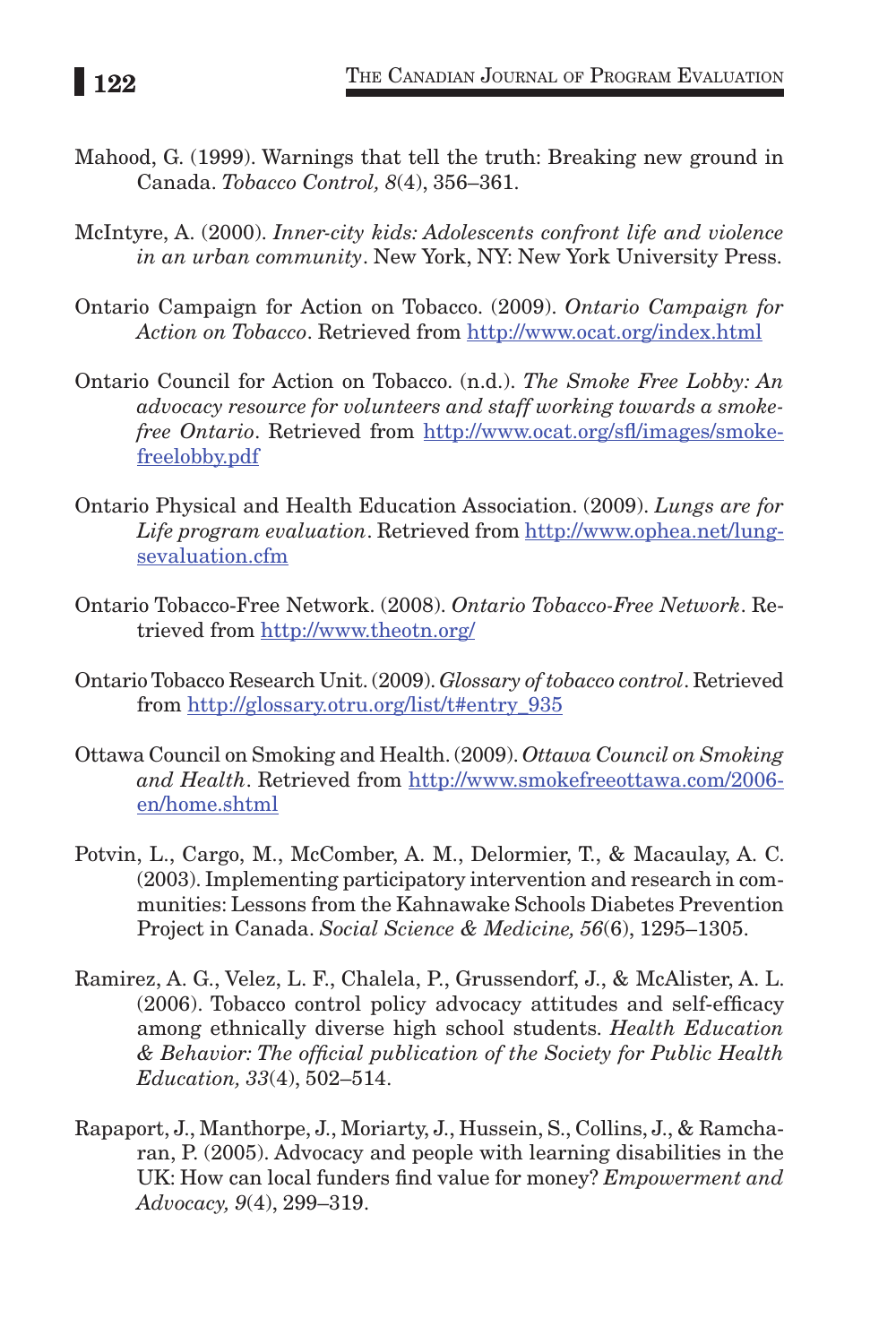- Reisman, J., Gienapp, A., & Stachowiak, S. (2007). *A guide to measuring advocacy and policy*. Seattle, WA: Annie E. Casey Foundation.
- Rhymes, J. (2007). *Lessons from anti-tobacco advocacy: Nova Scotia's journey 1993–2007*. Retrieved from http://www.smokefreens.ca/site-media/ documents/sfns-advocacy-report.pdf
- Stead, M., Hastings, G., & Eadie, D. (2002). The challenge of evaluating complex interventions: A framework for evaluating media advocacy. *Health Education Research, 17*(3), 351–364.
- Unger, J. B., Rohrbach, L. A., Howard, K. A., Boley Cruz, T., Johnson, C. A., & Chen, X. (1999). Attitudes toward anti-tobacco policy among California youth: Associations with smoking status, psychosocial variables and advocacy actions. *Health Education Research, 14*(6), 751–763.
- Wakefield, M., & Chaloupka, F. (1998). Improving the measurement and use of tobacco control "inputs." *Tobacco Control, 7*, 333–335.
- Wakeford, T., & Pimbert, M. (2004) The politics of participatory action research in development, Part 2: Analysis, reflections and implications. *Action Research*, *2*(1), 25–46.
- Zucker, D., Hopkins, R. S., Sly, D. F., Urich, J., Kershaw, J. M., & Solari, S. (2000). Florida's "truth" campaign: A counter-marketing, anti-tobacco media campaign. *Journal of Public Health Management And Practice, 6*(3), 1–6.

Nadia Minian holds a Ph.D. in developmental psychology from the City University of New York. Currently, she is a knowledge translation specialist at Echo: Improving Women's Health in Ontario where she holds the chronic disease portfolio. Previously, she was a scientist at the Ontario Research Unit, where she evaluated Ontario's smoking cessation system. Most of Nadia's work has been co-designing and evaluating health interventions with members of client, service, and scientific communities to improve the lives of underserved populations. Nadia has a life-long commitment to the creation of effective public policy through community participation.

Emily Di Sante has an MA in Political Science, and her research interests include tobacco industry marketing and surveillance, strat